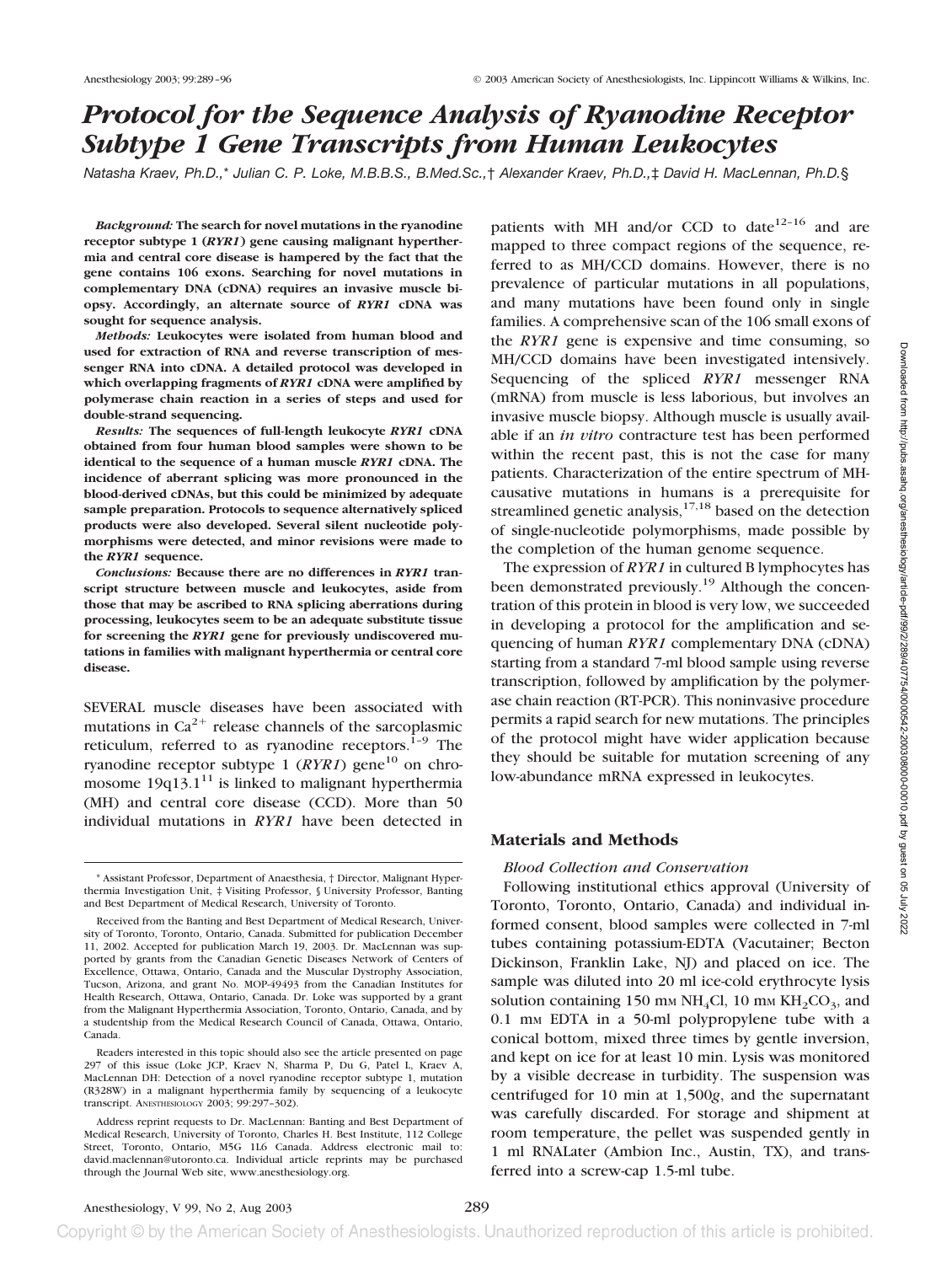### *Isolation of Total RNA from Pelleted Leukocytes*

All plastic ware was DNAase/RNAase-free, and all pipette tips contained aerosol filters to prevent contamination of the RNA sample. Reagent grade water, certified RNAasefree, was purchased from Fluka (Buchs, Switzerland). For isolation of total RNA, the leukocyte suspension in RNA-Later was centrifuged at  $1,500 \times g$  for 2 min. The pellet was homogenized in 1 ml Trizol reagent (Invitrogen, Ontario, Canada), using 15–20 strokes of a 5-ml syringe attached to an 18-gauge needle. A clear, brownish, nonviscous solution indicated successful cell lysis and chromosomal DNA fragmentation. The solution was transferred into a 1.5-ml Eppendorf tube, 0.2 ml chloroform was added, and the sample was mixed by gentle inversion and centrifuged for 5 min at 14,000 rpm in an Eppendorf (Eppendorf AG, Hamburg, Germany) centrifuge (model 5417C). The clear upper phase (approximately 0.5 ml) was transferred into another 1.5-ml polypropylene tube, and RNA was precipitated by the addition of 0.5 ml isopropanol with 50 µg glycogen (Roche Diagnostics, Laval, Quebec, Canada) as carrier. The pellet was washed with  $300 \mu$ l ethanol (70% v/v) and air dried. Finally, the pellet was allowed to dissolve in  $30 \mu$ l RNAase-free water overnight at room temperature and subsequently stored at  $-20^{\circ}$ C. The yield of total RNA was approximately  $5-10 \mu$ g. Extensive mixing was avoided at all steps following leukocyte lysis to prevent shearing of the *RYR1* transcript.

#### *Isolation of RNA from Muscle*

RNA was isolated from frozen muscle biopsies (100–400 mg) by homogenization directly in Trizol at 50°C, essentially using the manufacturer's recommendations, or by the guanidinium-acid phenol method.<sup>20</sup> Poly $A^+$  RNA was isolated from  $100-250 \mu g$  total RNA using oligo-dT20 latex beads (Oligotex kit; Qiagen, Mississauga, Ontario, Canada), according to the protocol of the manufacturer, eluted in 50  $\mu$ l elution buffer, and stored at -20°C.

#### *RT-PCR Amplification of* RYR1 *mRNA*

For cDNA synthesis, two solutions were prepared in 0.2-ml thin-wall PCR tubes on ice. Tube 1 contained  $5 \mu$ l RNA preparation, estimated to contain 1  $\mu$ g total RNA. Tube 2 contained  $4 \mu$  5X reaction buffer (250 mm Tris-HCl, pH 8.3, 375 mm KCl, 15 mm MgCl<sub>2</sub>), 2  $\mu$ l dithiothreitol (0.1) M), 2  $\mu$ l deoxynucleotide triphosphate (10 mM), 1  $\mu$ l random nonamers (100 pmol; New England Biolabs, Beverly, MA),  $6 \mu l$  saturated trehalose (Sigma Aldrich Canada, Ontario, Canada),<sup>21</sup> and 1  $\mu$ l Expand reverse transcriptase (Roche Diagnostics). Tube 1 was placed into a thermocycler (PCR Sprint Thermo Hybaid, Middlesex, United Kingdom) for 2 min at 70 $\degree$ C before 4  $\mu$ l denatured RNA was added to tube 2 and mixed by gentle pipetting. The cDNA synthesis was performed at 45°C during 1 h. The cDNA can be stored at 4°C for several weeks.

Aliquots of the cDNA synthesis reaction were used in either a single-stage PCR (using  $polyA^+$  RNA or total RNA from muscle) or a two-stage nested PCR (using total RNA from leukocytes) to amplify 1- to 2.5-kb fragments of the *RYR1* coding sequence. The reaction mixtures with final volume of 50  $\mu$ l containing 250  $\mu$ M deoxynucleotide triphosphate,  $0.3 \mu$ M primers, 1X reaction buffer 1 (supplied with the enzyme), and 5% dimethyl sulfoxide (DMSO) were assembled on ice and overlaid with  $40 \mu$ l oil. The cycling program was started at 95°C, paused to allow the addition of  $2-\mu l$  aliquots of cDNA to each tube, and, after 2 min at 95 $^{\circ}$ C, paused again while 1  $\mu$ l Expand Long Template polymerase mixture (Roche Diagnostics Canada) was added to each tube. The cycling program was resumed after this "hot-start" process. The reactions were subjected to 45 cycles of 15 s at 95°C and 2 min at 70°C, followed by a 70°C hold. During the first stage of cycling, the second-stage reaction mixes were assembled (where applicable). They had the same composition as the first-stage mix, except for a different, nested primer pair. At the end of the first stage, second-stage tubes were placed into the heating block, and the program was resumed. As soon as the block reached 95°C, 1- to  $2-\mu$ l aliquots of the first-stage reactions were added into the corresponding second-stage reaction mixtures, followed by  $1-\mu l$  aliquots of the Expand enzyme. The same cycling program was performed, using the hot-start method, for another 45 cycles. Each reaction was resolved on an 18-mm-wide slot of a 1% agarose gel, and the main band of appropriate length was excised and purified on a Qiagen Gel Extraction kit (Qiagen Verto, NV, The Netherlands). The primers for the PCR amplification are listed in table 1.

## *Cloning of PCR Products*

Where indicated,  $5-\mu l$  aliquots of the purified PCR products were cloned into Bluescript-Xcm vector $^{22}$  according to established procedures.

#### *DNA Sequence Analysis*

The gel-purified PCR products were sequenced (see tables 1–3 for the primer sequences) using a Big Dye Terminator Sequencing Kit (Perkin-Elmer, Foster City, CA). The reaction mixture in a 0.2-ml thin-wall tube contained 0.2 pmol gel-purified PCR product, 10 pmol sequencing primer, and  $4 \mu l$  sequencing kit reagent mixture in 10  $\mu l$ . All reactions contained 5% DMSO. The reactions were subjected to denaturation for 5 min at 95°C and 25 cycles of 15 s at 95°C and 4 min at 60°C. Each fragment was sequenced with a set of six to eight primers placed approximately 650 bases apart on each strand (fig. 1) and having a predicted annealing temperature of 60°–63°C (internal primers) or 68°–72°C (for 5' and 3' terminal primers). The reactions were purified according to the kit manufacturer's recommendations and resuspended in  $3 \mu l$  deionized formamide. One-third of the reaction mixture was analyzed on the ABI 377 sequencer (Applied Biosystems, Foster City,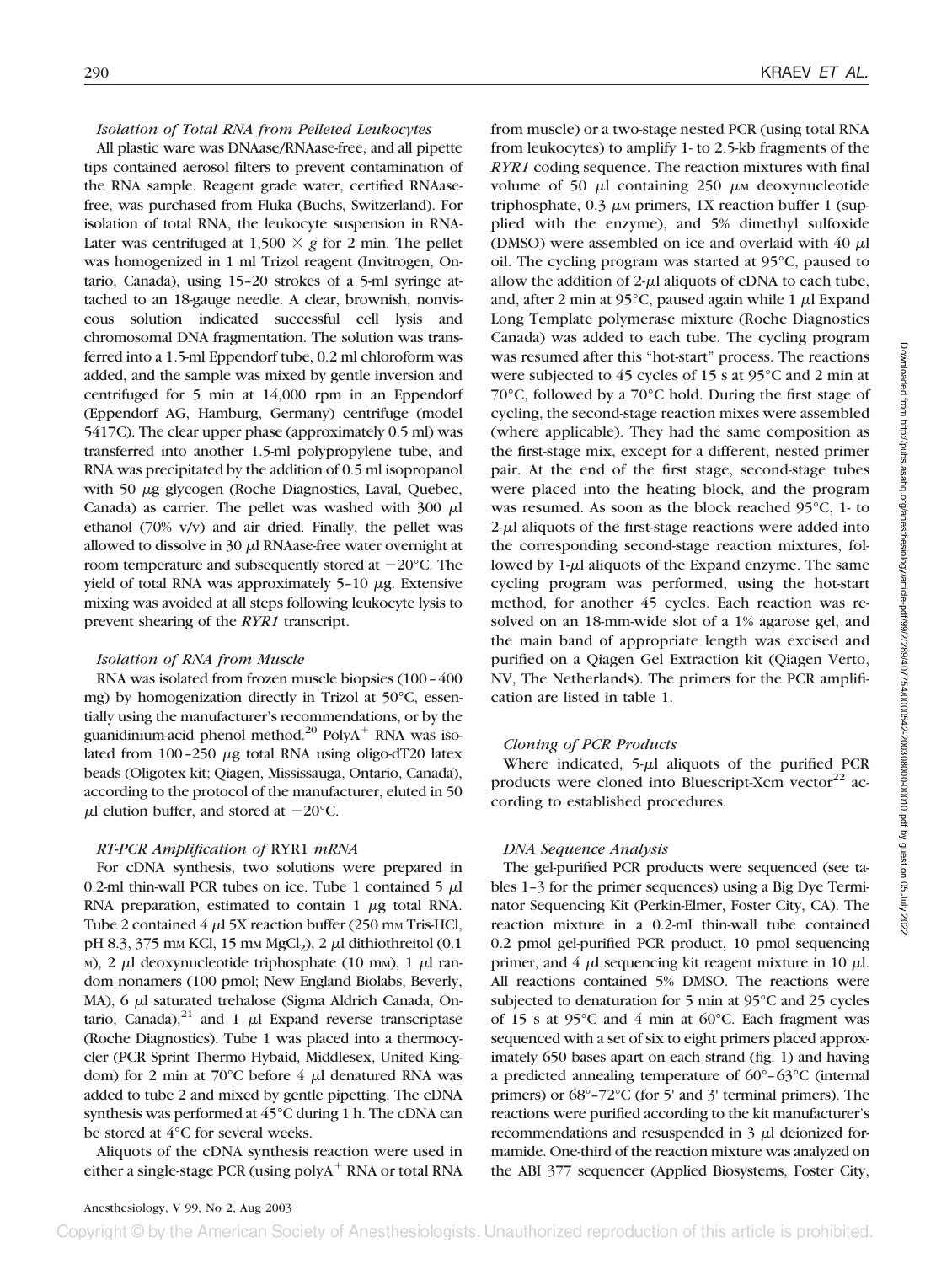| Fragment/Stage | Forward Primer 5'-3'                                              | Reverse Primer 5'-3'               |
|----------------|-------------------------------------------------------------------|------------------------------------|
|                |                                                                   |                                    |
|                | TCTGTCCAGCATGCGTGTACTCCTCGCAGT                                    | GCCCTGGTCCTCGGTGAGCGCTAGGTACT      |
| 2              | TCTGTCCAGCATGCGTGTACTCCTCGCAGT                                    | CTGATTCTCAGTGGCTCCAGCCTCCAGA       |
| 2              |                                                                   |                                    |
|                | GTCACGTCCTCCGCCTCTTTCATGGACAT                                     | GACACCCTGCACAGGGCAGCCGTTGA         |
| 2              | CTATGAGGGGGGAGCTGTGTGCACTCAT                                      | AGGTCCAGGCAGCAGCTGATCACGTCTTCA     |
| 3              |                                                                   |                                    |
|                | GTACTTTGAGGTGATGGTGGACGAGGTGAC                                    | GAGGCTGCTGTGGACGTTGCCTTGTTCA       |
| 2              | TCCATTTCTGACAGCTCAGGCCACCCACTT                                    | ATGGTCACCGTCACGACCCGGACCTTG        |
| 4              |                                                                   |                                    |
|                | CGGAGAATGAGAAGGATGCCACCACCGA                                      | AGGAGGCTGAACATGGCCCGCACCA          |
| 2<br>5         | AGCTCGGGGCTCTGCACGAAGTCCTCTT                                      | GCTTCTTATTCAAGGCCAAGAAGGTCGCCA     |
|                |                                                                   | CCGCAAACTTGTTAATGAAGGAGTCCAGCTTCT  |
| 2              | CTGTCCTCTCCCTGAAGAGATTCGACAGGAT<br>GACCTGCTGGCACACTGTGGAATTCAGCTA | CGGGATGATCACATTGAGGGTCTCCACAG      |
| 6              |                                                                   |                                    |
|                | CCTACCCACGGGCTGGGCCAACTTC                                         | GCGCTTGAAGTTGTGGGACTTGGACCAGTA     |
| 2              | GTCACCTCAGAGGAGGAGCTGCACCTCACA                                    | GAAGATCTCGCCCACCATCCTGAACAGCTC     |
| 7              |                                                                   |                                    |
|                | GCACAGCCCATTGTGAGCCGTGCAC                                         | GATGTCGCGTGCTGGCTCCTGGAAG          |
| 2              | GGAGCTCCTGCAGTCCCACTTCATCCCAAC                                    | CGGTTGGCGAACTCTTCGCAGTTGATCATT     |
| 8              |                                                                   |                                    |
|                | GCTGTCGCTACTAGAAGGGAACGTGGTGAACGGCA                               | TCCGGGACAGGTAGTTCAGGAACTTCACCCTCTG |
| 2              | ATGGTGGACATGCTCGTGGAATCCTCATCCAATGT                               | ACCTCCAGTTCTCCCCAGAATTCGCCTCCA     |
| 9              |                                                                   |                                    |
|                | CCACACCCGAGGGCTCTCCCATCCTCAAGA                                    | CAGTACTAGGTCACCTCTCCCCCAGCTGCCTT   |
| 2              | AGTGGAGGAGGAGCTCCCGCCAGAGCCAGA                                    | GGGCTTGCTGTGAGAATAAGGCACTTGAGGT    |
| 10             |                                                                   |                                    |
|                | ACACTAGAGATCACAGCCCACAATGAGCGCAA                                  | CAGTACTAGGTCACCTCTCCCCCAGCTGCCTT   |
| 2              | ACACTAGAGATCACAGCCCACAATGAGCGCAA                                  | GGGCTTGCTGTGAGAATAAGGCACTTGAGGT    |

**Table 1. The List of Primers Used to Amplify the Complete Ryanodine Receptor Subtype 1 Transcript in 10 Overlapping Fragments**

CA). Sequence data were analyzed with Sequencher 3.1 (Gene Codes, Ann Arbor, MA).

## *Rapid Amplification of cDNA Ends Experiments*

Rapid amplification of cDNA ends was performed essentially according to Frohman *et al.*<sup>23</sup> Briefly, 0.5  $\mu$ g deoxyadenosine-tailed cDNA was annealed to 5 pmol Not-dT20 anchor primer (Amersham-Pharmacia Biotech, Piscataway, NJ) and extended for 10 min at 45°C in a PCR reaction mixture. Amplification was then continued for 45 cycles of 15 s at 95°C and 2 min at 70°C in 5% DMSO, using an *RYR1* exon 9–specific primer and an anchor-specific primer. The 1-kb resultant product was sequenced using an internal antisense primer located 380 bases downstream of the start codon.

## **Results**

# *Amplification Strategy for the Complete* RYR1 *Transcript*

Our initial intent was to test the feasibility of sequencing the three MH/CCD domains: exons 1–19 (MH1), 38–47 (MH2), and 98–106 (MH3) from leukocyte mRNA, as shown in figure 1. Screening of 12 blood samples with this primer set was shown to be reproducible, so a set of primers was designed to amplify the entire 15-kb transcript using an overlapping series of fragments averaging approximately 2 kbp in length (fig. 1). Although one-step amplification of 1- to 2-kb segments of *RYR1* mRNA from total muscle RNA posed no problem, amplification from leukocyte RNA under the same conditions failed. Consequently, a nested, tworound PCR approach was adopted, which was developed into a reproducible procedure.

To boost the sensitivity and specificity of the PCR amplification, primers were designed<sup>24-26</sup> with an annealing temperature of 68°–72°C to allow fast cycling between 95°C and 70°C. Presumably, this modification decreased the gradual loss of polymerase activity during the reaction, effectively increasing the reaction yield. The inclusion of DMSO, a two-enzyme DNA polymerase mixture, a hot-start PCR, a 70°C hold step between the nested PCR stages, and a two-step cycling profile all contributed to the success of the procedure.

When a number of samples from both blood and muscle were processed to the stage of a complete DNA sequence, it was found that standard Big Dye Terminator chemistry produced ambiguous band patterns or an abrupt transition to a very low peak intensity in certain regions of sequence. These problems could be alleviated by modifications of sequencing chemistry and by procedures taking account of alternative splicing.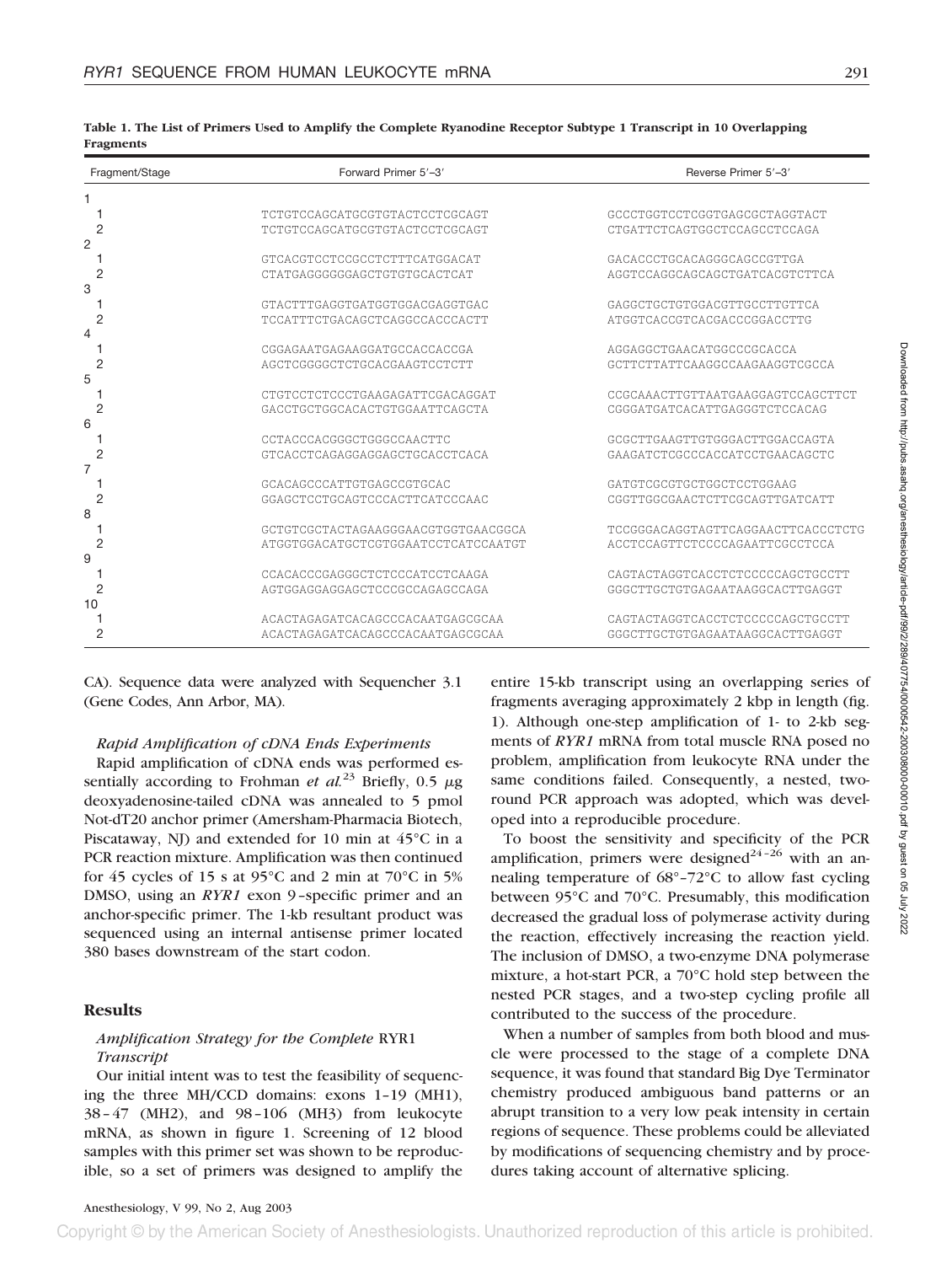#### **Table 2. Internal Primers Used to Obtain Complete Double-Strand Sequences of Fragments 1–9**

| Fragment Name | Primer sequence 5'-3'                             |
|---------------|---------------------------------------------------|
| 1             | CTGCGCTGGTCATCACTGTCAGCA                          |
|               | CCAGCCTCCACCGTGTTAGCCAGCATC                       |
|               | GAGCCCACTAGCAACGCGCAGA                            |
| 2             | GGAGTGGGAGCCACCTGCGCT                             |
|               | CCCATCGAGGGCGTTATCCTGA                            |
|               | GTCCTCATTGAGAGTCCAGAGGTTCTGAAC                    |
|               | GGTTGGAGCGTACAGCCACACCAT                          |
|               | AGGCTTCGCAGCTTGCTCTGCTTCT                         |
| 3             | CTGCCCTGTGGACACTGTCCAGAT                          |
|               | CCTCCTGGGCTACGGCTACAACAT                          |
|               | ATGAGGTATCCCGAGTGGACGGCA                          |
|               | CGGAAGTGCTGGTGGAACTGGACT                          |
|               | ATCTCGCCTGTGGTGACTGCTTCA                          |
|               | GAAGTCCACAAGACACGGGTGCAG                          |
| 4             | CGCCATGTTCCAAAGCGAGCGCAA                          |
|               | GGGAGTTGGAGTCACCACTTCGCT                          |
|               | GTGCCACCTGCTGGAGTATTTCTGTGACCA                    |
|               | TTTATGAGGAGGCCATAGCGGCTC                          |
|               | CCCAGCATCCTCAGTGCCTTGTC                           |
|               | GCCTCGTCTCCACCTGCAGGAAGT                          |
| 5             | GGTCATGGAGGTCATGGTCAACGTC                         |
|               | GAGCACTTTGGTGAGGAACCGCCT                          |
|               | CTGCATACCGTGTACCGCCTGTC                           |
|               | GCGCAACAGGTGCTGCAGCATC<br>TGGTGCACAGCGTCCGAGCAGGT |
|               | CGCTGGTTCTGCCGGCTGATTC                            |
| 6             | AGGCCATGGCAGAACAACTGGCAGA                         |
|               | AACTTGCTGCTCTCGTCCGCCA                            |
|               | CTGGAGCGGCTCATGGCAGACA                            |
|               | TGCATAGCATGGGCAGCGTGA                             |
|               | GACTTCATCACTGTCCTGGCATCCA                         |
|               | GGTAATTTTCTGCCAGTTGTTCTGCCA                       |
| 7             | GGTACTCTGTGCAGACGTCACTGATCGT                      |
|               | TGCACCAGTTGGTCCTGCACTTCA                          |
|               | GGAGAGAAGGTCATGGCGGATGA                           |
|               | CAAAGGCATTGAGATCCAGGACGCT                         |
|               | CTCCAGGTGGCAGCTCTTTGCCAT                          |
|               | TGTTGTCAGCAGTCAGGAAGGACATGT                       |
| 8             | AGCGCATCTACTTCGAGATCTCAGAGACCA                    |
|               | GACGGTGACCGAGCTCCTGGCA                            |
|               | CACCGCCTCCTCCTCGTCTCCA                            |
|               | GATCTGCGCGGCGATCTGCATC                            |
| 9             | TGAAGATGACCCCGAACTTCCAGA                          |
|               | CGAGCTCTACAGGGTGGTCTTCGAC                         |
|               | CGTCGATGATCAGACCCTGGATGA                          |
|               |                                                   |

# *Modifications of the Sequencing Chemistry*

The quality of gel reads, especially in the MH1 region, was greatly improved with the use of a modified Big Dye Terminator chemistry on an ABI 377 sequencing instrument. Specifically, the problem of a band pattern being absent from a particular primer or an abrupt loss of

| Table 3. Flanking Primers Used to Sequence Skipped Exons |  |  |  |  |
|----------------------------------------------------------|--|--|--|--|
|----------------------------------------------------------|--|--|--|--|



**Fig. 1. Strategy for RNA-based analysis of the human ryanodine receptor subtype 1 gene. Three regions of high occurrence of mutations associated with malignant hyperthermia susceptibility are shown as** *filled bars* **designated MH1, MH2, and MH3. The messenger RNA is shown as a** *solid bar* **with** *lines* **above it, indicating polymerase chain reaction (PCR) fragment positions. The** *caption* **above one of the fragments illustrates the general scheme of primer positioning, with sequencing gel reads shown as** *arrows* **in two directions. An example of gel-purified PCR fragments is shown at the upper left.**

signal intensity in specific areas was alleviated by the use of a two-step cycling profile in the presence of 5% or 10% DMSO in the sequencing protocol. Composite data from the two complementary strands were found to be reliable and required only minor manual editing when the length of the gel read did not exceed 700 bases. Any remaining areas of ambiguous base calls were shown to reflect alternative or erratic splicing of the original mRNA template.

# *Structure of the* RYR1 *Transcript in Leukocytes*

Using the strategy outlined above, complete *RYR1* transcript sequences were obtained from one muscle sample and four blood samples from unrelated individuals. In limited areas of every sample, accurate base determination was seen only up to a point, beyond which two or more sequence profiles were superimposed. This phenomenon was observed regardless of whether the sample originated from muscle or blood. However, although in muscle samples this phenomenon was limited to the sequences of exons 70 and 83, in blood samples additional problem sequencing areas were present in a

| Exon     | Forward                                                        | Reverse                                                     |  |  |  |
|----------|----------------------------------------------------------------|-------------------------------------------------------------|--|--|--|
| 9        | GTCACGTCCTCCGCCTCTTTCATGGACAT                                  | GCCCTGGTCCTCGGTGAGCGCTAGGTACT                               |  |  |  |
| 26       | CCTCCTGGGCTACGGCTACAACAT                                       | CGGAAGTGCTGGTGGAACTGGACT                                    |  |  |  |
| 31       | GCTTCTTATTCAAGGCCAAGAAGGTCGCCA                                 | GAAGTCCACAAGACACGGGTGCAG                                    |  |  |  |
| 70       | TCAACAACATGTCCTTCCTGACTGCTGACA                                 | CGCTTCTTCTTGGTGCGTTCCTGGT                                   |  |  |  |
| 83<br>94 | ATGCCTTTGAGAGACAAAACAAGGCCGA<br>AGTGGAGGAGGAGCTCCCCCCAGAGCCAGA | GGAATCGGAACAGGTCTTGTGTGAATTCATC<br>TGAAGATGACCCCGAACTTCCAGA |  |  |  |

## Anesthesiology, V 99, No 2, Aug 2003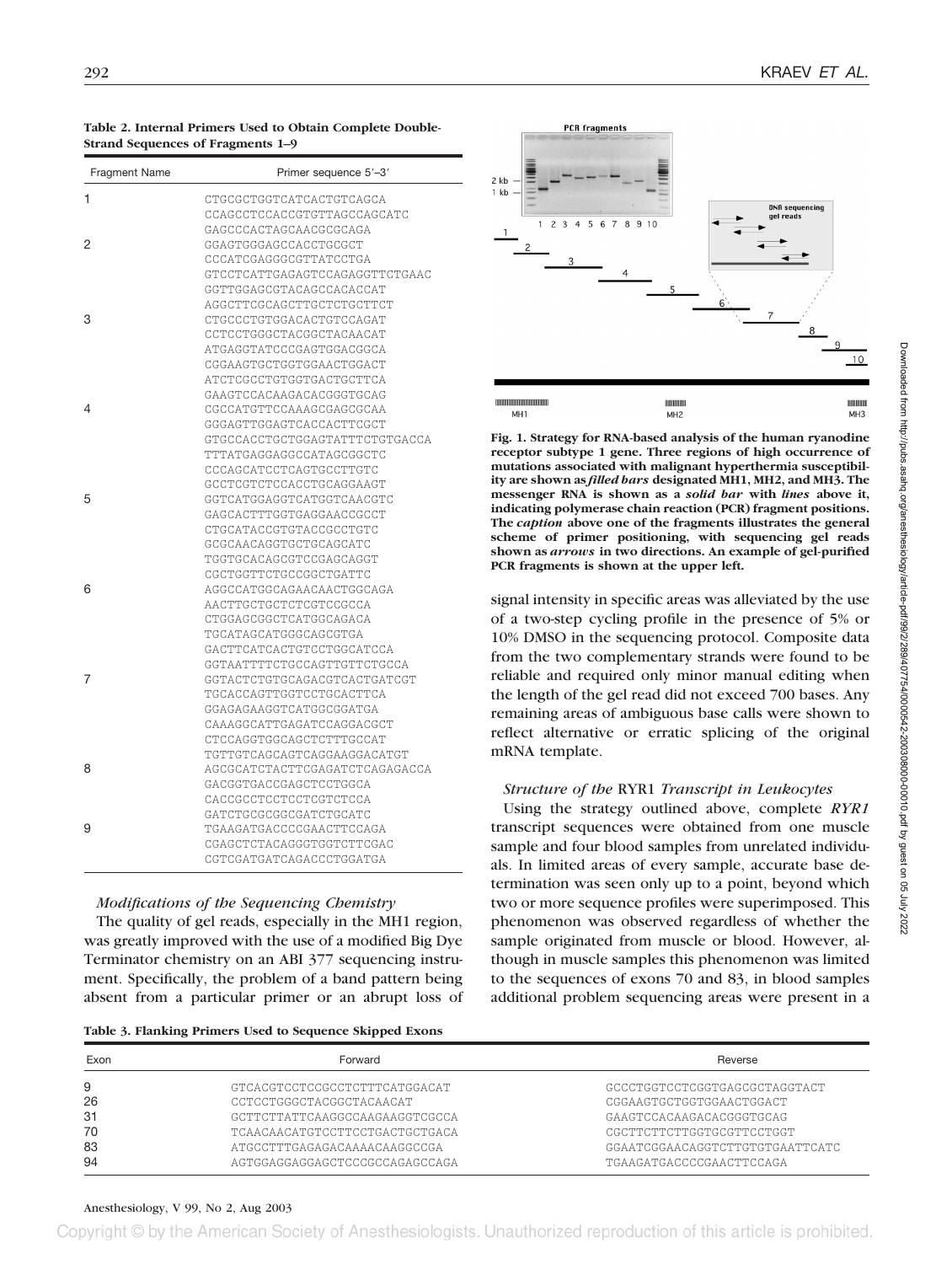| Table 4. List of Splicing Aberrations Observed during |
|-------------------------------------------------------|
| Sequencing of the Four Ryanodine Receptor Subtype 1   |
| <b>Transcripts Isolated from Leukocytes</b>           |

| Exon  | L1  | L2 | L <sub>3</sub> | L4 |
|-------|-----|----|----------------|----|
| 9     | IS  | IS | IS             | IS |
| 26    | PT  | С  | С              | С  |
| 31    | IS  | IS | IS             | IS |
| 51/52 | PIR | С  | С              | С  |
| 61    | CS  | CS | С              | С  |
| 70    | IS  | CS | CS             | CS |
| 83    | IS  | IS | CS             | С  |
| 94    | IS  | IS | IS             | IS |

Abbreviations: The columns represent data from leukocyte RNA from four individuals, L1-4.

 $C =$  correct exon inclusion;  $CS =$  complete exon skipping;  $IS =$  incomplete exon skipping;  $PIR =$  partial intron retention;  $PT =$  partial exon truncation.

quasi-random fashion (table 4). These observations suggested that alternative splicing, previously demonstrated in two specific areas of the *RYR1* transcript,<sup>27</sup> might be occurring in other areas of the *RYR1* transcript expressed in leukocytes.

Among the alternative splices that we observed, only the skipping of exons 9, 70, and 83 would retain the reading frame. All others were predicted to disrupt the reading frame, resulting in a severely truncated protein. Because it is unlikely that these truncated transcripts are produced *in vivo*, we believe that exon skipping is an artifact produced in processing of the blood sample, a recently recognized phenomenon.<sup>28,29</sup> The extent of skipping of exon 31 that was observed in most blood RNA samples was shown to increase with the time that the blood sample was stored and be minimal if the blood was stored on ice immediately on being drawn (fig. 2).

Because immediate storage on ice may not always be possible in a clinical setting, we designed additional primer pairs that flanked the relevant exons, so that they would amplify short (150–600 bp) DNA fragments. The products that included the spliced exon were then isolated by polyacrylamide or agarose gel electrophoresis and sequenced (fig. 3).

# *Single-nucleotide Polymorphisms in the* RYR1 *Transcript*

The sequence of the *RYR1* gene contains a number of single-nucleotide polymorphisms. Two reference sequences of the *RYR1* transcript have been generated by the Genbank Reference Sequence Project. One was compiled from data available in the literature (Genbank entry NM\_000540); the other was compiled by *in silico* splicing of genomic sequences generated by the Human Genome Project (entry XM\_009145). Both of these entries are generated from cloned, single-strand sequences, so that part of the allelic information is lost. In this study,

the *RYR1* sequence was generated by direct sequencing of one muscle transcript and four independent transcripts from leukocytes. Consequently, heterozygosity was defined for a number of alleles (table 5). Although most of the sites of discrepancy between the reference sequences and ours seem to exist as silent allelic singlenucleotide polymorphisms, two specific sites may represent previous sequencing errors. In comparison with published consensus sequences, these represent a transversion at position 5495 and a  $GC \rightarrow CG$  inversion at position 7647–7648, which were found in all individuals sequenced in this study (table 5).

#### *Point of Initiation of* RYR1 *Transcription*

The region upstream of the start codon, as it is currently defined, is unsuitable for interaction with amplification primers because of its extremely guanine-pluscytosine–rich base composition. However, previous analyses of human *RYR1* cDNAs may not have provided adequate documentation of the 5' region. In our rapid amplification of complementary ends experiments, we were able to extend the transcription start in muscle by seven bases, the transcript now starting with the sequence 5'-AGTTCCA/TCTACCTCG- (a slash denotes the previously assigned start). This longer sequence agrees better with data available for mouse, which has a longer 5' end (fig. 4). The fact that there are three noncomplementary cytidine residues in the sequence is consistent with their addition to the end of the transcript during reverse transcription. $30$  This supports the view that this is the authentic 5' end of the mRNA template.

This additional sequence was used to design a primer that would permit amplification of a fragment across the start codon that would be suitable for sequencing. Attempts to perform rapid amplification of cDNA ends on RNA from leukocytes, using the same set of *RYR1* genespecific primers, were unsuccessful. Thus, the 5'-un-



**Fig. 2. The effect of storage temperature on exon 31 skipping in ryanodine receptor subtype 1 transcripts was analyzed by amplifying the area of the transcript corresponding to exon 31 at different times following blood collection. A fresh muscle sample frozen immediately in liquid nitrogen was used for comparison. The samples processed at room temperature show a severe decrease in yield of the 750 –base pair product. Storage, even on ice for 4 h, enhanced skipping of exon 31, resulting in an increase in the amount of the 500 –base pair product, which interferes with automated sequencing. RT room temperature.**

Genbank Reference Sequence Project. Available at: http://www.ncbi.nlm. nih.gov/RefSeq/. Accessed June 24, 2003.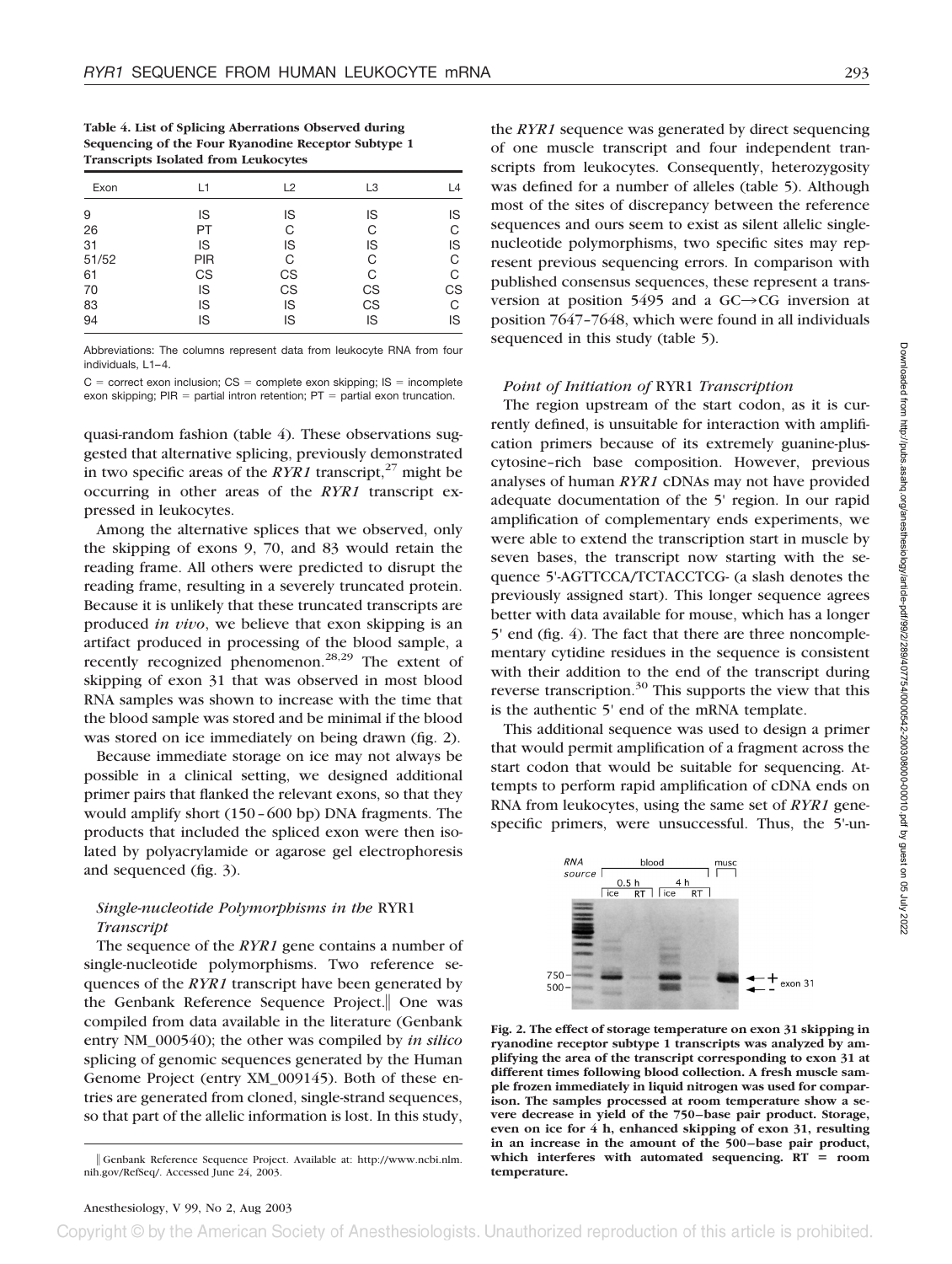

**Fig. 3. An example of the resolution of polymerase chain reaction fragments, resulting from partial exon 31 skipping in ryanodine receptor subtype 1 messenger RNA. (***A***) Fragments amplified from a pair of primers, flanking exon 31, which were resolved on 1% agarose gels. The band excised for sequencing is shown by an** *arrow***. (***B***) Sequencing gel traces obtained from a 2-kb fragment, which includes all of exon 31 (***line B1***);** *lines B2* **and** *B3* **show sequences of complementary strands from a gel-purified shorter subfragment. Note the ambiguous base calling in line 1, which starts at the left border of exon 31. The sequences of other skipped exons were rescued by a similar approach (not shown).**

translated region of the *RYR1* transcript in leukocytes might be different from that in muscle.

# **Discussion**

# *Constraints of Blood-based Mutation Detection Procedures*

A clinically relevant blood-based mutation detection procedure is placed under logistical constraints: successful *RYR1* analysis requires routine, reproducible sample collection, which is as simple, effective and inexpensive as possible; steps involving isolation of RNA and amplification of DNA must be performed in a laboratory equipped to use molecular biologic techniques; DNA sequence analysis is best performed in a dedicated sequencing facility to minimize overall cost. This study demonstrates that sequence-based mutation analysis is feasible for the low-abundance *RYR1* transcript found in

| Table 5. List of Single Nucleotide Polymorphisms, Detected during Direct Ryanodine Receptor Subtype 1 Transcript Sequencing |  |  |  |
|-----------------------------------------------------------------------------------------------------------------------------|--|--|--|
|-----------------------------------------------------------------------------------------------------------------------------|--|--|--|

| Exon | Position | Effect     | Sequence Source |         |         |    |    |    |                |    |
|------|----------|------------|-----------------|---------|---------|----|----|----|----------------|----|
|      |          |            | <b>HGP</b>      | LS      | db_SNP  | M1 | L1 | L2 | L <sub>3</sub> | L4 |
| 7    | 573      | <b>SIL</b> | С               | С       |         | С  | C  | С  | C              |    |
| 7    | 594      | <b>SIL</b> | A               | G       |         | R  | R  | R  | R              | G  |
| 9    | 742      | <b>ALT</b> | G (Gly)         | G       | A (Arg) | G  | G  | G  | G              | G  |
| 11   | 1077     | <b>SIL</b> |                 | C       |         |    |    | Υ  | C              |    |
| 15   | 1668     | <b>SIL</b> | G               | A       |         | G  | A  | R  | $\mathsf{R}$   | R  |
| 19   | 2286     | <b>SIL</b> | С               |         |         |    |    |    | С              |    |
| 24   | 2943     | <b>SIL</b> | G               | A       |         | A  | R  | Α  | G              | G  |
| 24   | 2979     | <b>SIL</b> | С               | С       |         |    |    | С  | C              |    |
| 26   | 3456     | <b>SIL</b> |                 |         |         | С  |    | С  |                |    |
| 35   | 5625     | <b>SIL</b> | A               | G       |         | A  | Α  | Α  | Α              | Α  |
| 34   | 5495     | <b>ALT</b> | G (Gly)         | C(A a)  |         | G  | G  | G  | G              | G  |
| 36   | 5988     | <b>SIL</b> |                 |         |         | C  | С  | С  | C              |    |
| 47   | 7584     | <b>SIL</b> |                 |         |         | С  | С  | С  | С              |    |
| 48   | 7647     | <b>SIL</b> | G               | С       |         | G  | G  | G  | G              | G  |
| 48   | 7648     | <b>ALT</b> | C (Leu)         | G (Val) |         | С  | С  | С  | С              |    |
| 49   | 7872     | <b>SIL</b> |                 | С       |         | С  | C  | С  | C              |    |
| 53   | 8337     | <b>SIL</b> | G               | G       |         | G  | G  | G  | G              | Α  |
| 82   | 11547    | <b>SIL</b> | G               | A       |         | G  | G  | G  | G              | G  |
| 89   | 12147    | SIL        | A               | A       |         | A  | A  | A  | $\mathsf{R}$   | Α  |

Reference sequences of the *RYR1* transcripts were taken from the Genbank entries XM\_009145 (column HGP), NM\_000540 (column LS) and from Genbank SNP database (db\_SNP). Other columns contain experimentally derived data from patients, each designated by a four-digit number. Other columns contain experimentally derived data from patients, designated by M1 (muscle RNA) and L1– L4 (leukocyte RNA). SIL denotes a functionally silent base substitution. ALT denotes a substition altering the amino acid, in which case the amino acid change is indicated in parentheses.

 $A =$  adenosine;  $C =$  cytosine;  $G =$  guanosine;  $R = A$  or G heterozygote; T = thymidine; Y = C or T heterozygote.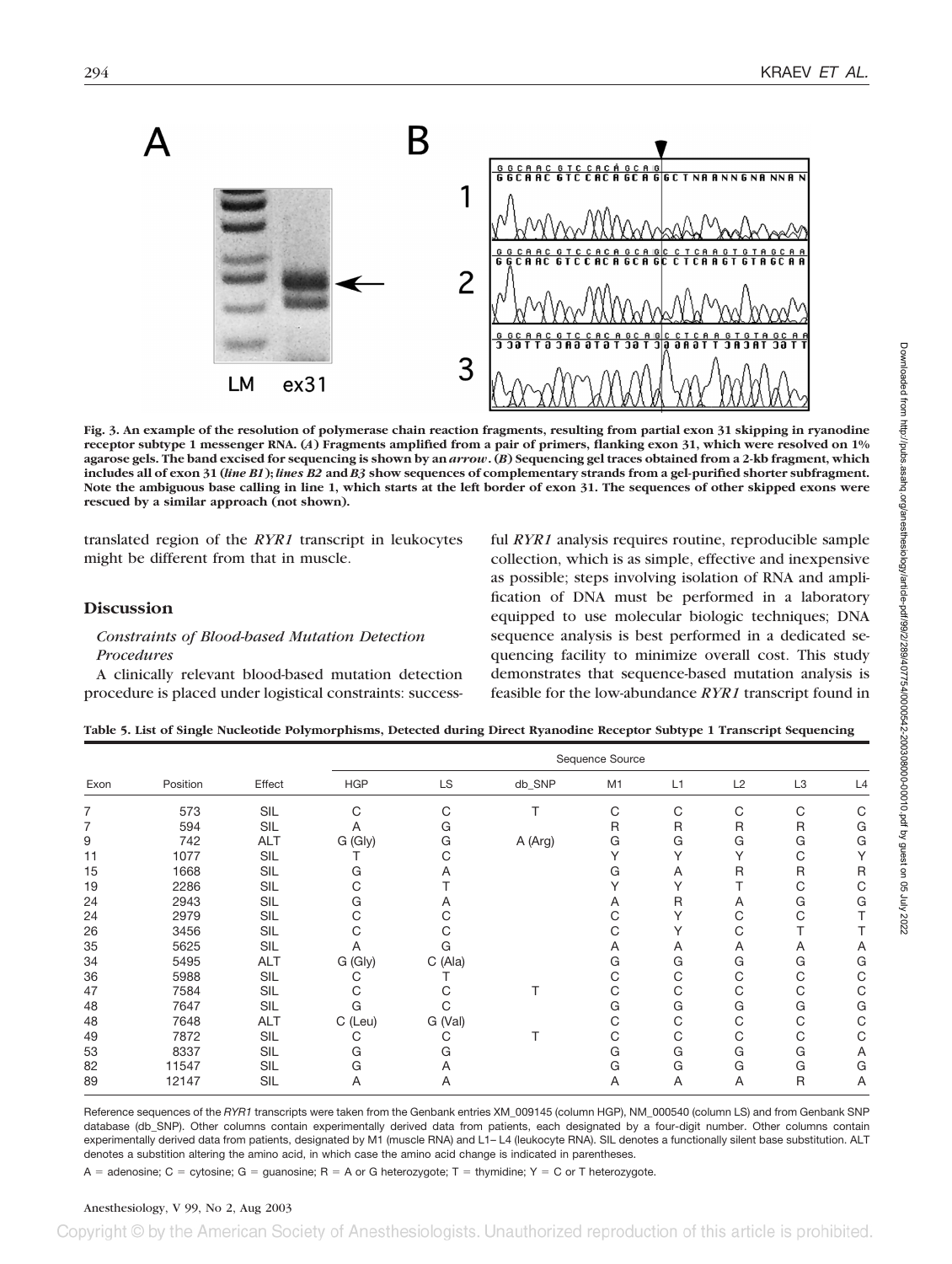

**Fig. 4. Reassignment of the 5' end of the human ryanodine receptor subtype 1 transcript. (***A***) Portion of the sequencing trace showing the junction of the transcript end and the polyA tail attached during the rapid amplification of complementary ends (RACE) procedure. Between the polyA tail and the specific sequence are three noncomplementary cytidine residues that are appended during reverse transcription (see text). (***B***) Alignment of genomic and transcript sequences of ryanodine receptor subtype 1 (***RYR1***) genes of several mammals. All sequences, except mouse EST BB608312 (designated Mm\_expressed sequence tag) and the sequence obtained in this work (Hs\_RACE), are designated by their Genbank accession numbers.**

leukocytes. In its current formulation, however, it is not suitable for high throughput application.

# *RT-PCR Amplification Protocol for Low-abundance Transcripts*

Our protocol for successful amplification of the lowabundance, 15-kbp *RYR1* transcript begins with a nested "long" or "marathon relay" RT-PCR strategy, which generates a set of overlapping fragments with an average length of 2 kilobases. For cDNA synthesis, we use a genetically modified reverse transcriptase (Expand reverse transcriptase) with random nonamer primers in the presence of trehalose and, for the PCR step, we use the Expand Long Template enzyme mixture. A hot start and a 70°C hold step between the two stages of the nested PCR were found to be critical to specificity. The success of the procedure was highly dependent on the use of a high-quality thermocycler with a ramp speed in excess of 2°C/s and on two-step cycling profiles, manner of reagent addition, and reaction mixture composition. The optimized procedure permits sequencing of the entire transcript from a few micrograms of input RNA or less than a milligram of muscle and is therefore compatible with recently proposed novel tissue sources for physiologic diagnosis of MH, such as needle biopsies or cultured lymphoblastoid cells.<sup>31-33</sup>

The complete 15-kb *RYR1* transcript can be sequenced directly, except for areas where aberrant exon skipping occurs. Analysis of these areas may require individually optimized protocols. Modifications of the sequencing chemistry to deal with difficult-to-sequence GC-rich regions in the transcript made possible the automated sequencing of the *RYR1* transcript. Our data

show that the *RYR1* transcript structure does not differ in muscle and peripheral blood cells, demonstrating that leukocytes represent an adequate substitute tissue for mutation searches in *RYR1*.

## *Revisions to the* RYR1 *Transcript Structure*

In this study, a new reference sequence of the *RYR1* transcript was generated by combining sequence data from uncloned PCR products from five unrelated individuals. New single-nucleotide polymorphisms and two apparent sequencing errors (table 5) were discovered, together with revisions to the 5' end of the transcript. The 5' end and the start site of the human *RYR1* transcript<sup>34</sup> were derived by analogy to the published sequence of rabbit *RYR1*. <sup>35</sup> Using rapid amplification of cDNA ends technology, we were able to demonstrate that the human muscle poly $A^+$  mRNA is seven nucleotides longer at the 5' terminus than was suggested by previous data. Our results also increase the possibility that the porcine transcription start site, assigned experimentally by primer extension,  $36$  is based on a potential error resulting from strong secondary structure in this region.

# *Blood Sample Preparation, RNA Stability, and Splicing*

Although our protocol for sample preparation for RNAbased *RYR1* sequence analysis is adequate for clinical use, splicing artifacts can occur if precautions are not taken. Studies of RNA splicing (for reviews see Hastings and Krainer<sup>37</sup> and Caceres and Kornblihtt<sup>38</sup>) revealed its regulation by extracellular cues. For example, on activation of B and T lymphocytes during the immune re